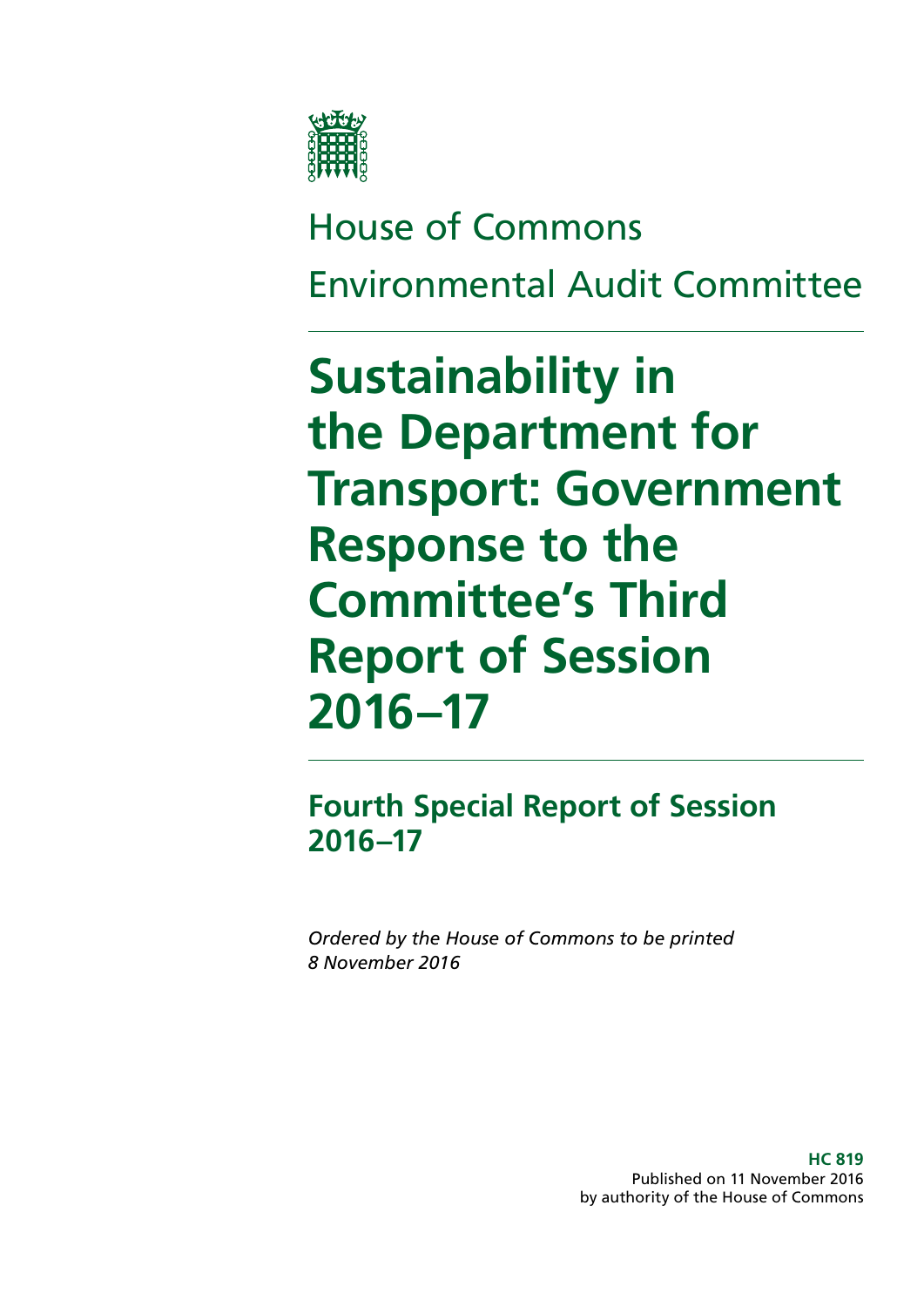### **Environmental Audit Committee**

The Environmental Audit Committee is appointed by the House of Commons to consider to what extent the policies and programmes of government departments and nondepartmental public bodies contribute to environmental protection and sustainable development; to audit their performance against such targets as may be set for them by Her Majesty's Ministers; and to report thereon to the House.

#### **Current membership**

[Mary Creagh MP](http://www.parliament.uk/biographies/commons/mary-creagh/1579) (*Labour, Wakefield*) (Chair) [Peter Aldous MP](http://www.parliament.uk/biographies/commons/peter-aldous/4069) (*Conservative, Waveney)* [Caroline Ansell MP](http://www.parliament.uk/biographies/commons/caroline-ansell/4512) (*Conservative, Eastbourne*) [Dr Thérèse Coffey MP](http://www.parliament.uk/biographies/commons/dr-thérèse-coffey/4098) (*Conservative, Suffolk Coast)* [ex-officio] [Geraint Davies MP](http://www.parliament.uk/biographies/commons/geraint-davies/155) (*Labour (Co-op), Swansea West)* [Glyn Davies MP](http://www.parliament.uk/biographies/commons/glyn-davies/4041) (*Conservative, Montgomeryshire)* [Margaret Greenwood MP](http://www.parliament.uk/biographies/commons/margaret-greenwood/4400) (*Labour, Wirral West*) [Luke Hall MP](http://www.parliament.uk/biographies/commons/luke-hall/4450) (*Conservative, Thornbury and Yate*) [Peter Heaton-Jones MP](http://www.parliament.uk/biographies/commons/peter-heaton-jones/4524) (*Conservative, North Devon*) [Mr Peter Lilley MP](http://www.parliament.uk/biographies/commons/mr-peter-lilley/68) (*Conservative, Hitchin and Harpenden*) [Caroline Lucas MP](http://www.parliament.uk/biographies/commons/caroline-lucas/3930) (*Green Party, Brighton, Pavilion*) [Kerry McCarthy MP](http://www.parliament.uk/biographies/commons/kerry-mccarthy/1491) (*Labour, Bristol East)* [John Mc Nally MP](http://www.parliament.uk/biographies/commons/john-mc-nally/4424) (*Scottish National Party, Falkirk*) [Dr Matthew Offord](http://www.parliament.uk/biographies/commons/dr-matthew-offord/4006) MP (*Conservative, Hendon)* [Dr Alan Whithead MP](http://www.parliament.uk/biographies/commons/dr-alan-whitehead/62) (*Labour, Southampton, Test*)

The following Members were members of the Committee during the inquiry:

Jo Churchill (Bury St Edmunds); Zac Goldsmith MP (*Conservative, Richmond Park*); [Carolyn Harris MP](http://www.parliament.uk/biographies/commons/carolyn-harris/4480) (Labour, Swansea East); Rebecca Pow (Taunton Deane); [Rory](http://www.parliament.uk/biographies/commons/rory-stewart/4137)  [Stewart MP](http://www.parliament.uk/biographies/commons/rory-stewart/4137) (*Conservative, Penrith and The Border*) [ex-officio]

#### **Powers**

The constitution and powers are set out in House of Commons Standing Orders, principally in SO No 152A. These are available on the internet via [www.parliament.uk](http://www.parliament.uk/).

#### **Publication**

Committee reports are published on the Committee's website at [www.parliament.uk/eacom](http://www.parliament.uk/eacom) and in print by Order of the House.

Evidence relating to this report is published on the [inquiry publications page](http://www.parliament.uk/business/committees/committees-a-z/commons-select/environmental-audit-committee/inquiries/parliament-2015/inquiry/publications/) of the Committee's website.

#### **Committee staff**

The current staff of the Committee are David Slater (Clerk), Lauren Boyer (Second Clerk), Tom Leveridge (Senior Committee Specialist), Tom Glithero (Committee Specialist), Emily Purssell (Committee Researcher), Ameet Chudasama (Senior Committee Assistant), Baris Tufekci (Committe Assistant), and Nicholas Davies (Media Officer

#### **Contacts**

All correspondence should be addressed to the Clerk of the Environmental Audit Committee, House of Commons, London SW1A 0AA. The telephone number for general enquiries is 020 7219 5776; the Committee's email address is [eacom@parliament.uk](mailto:eacom%40parliament.uk?subject=).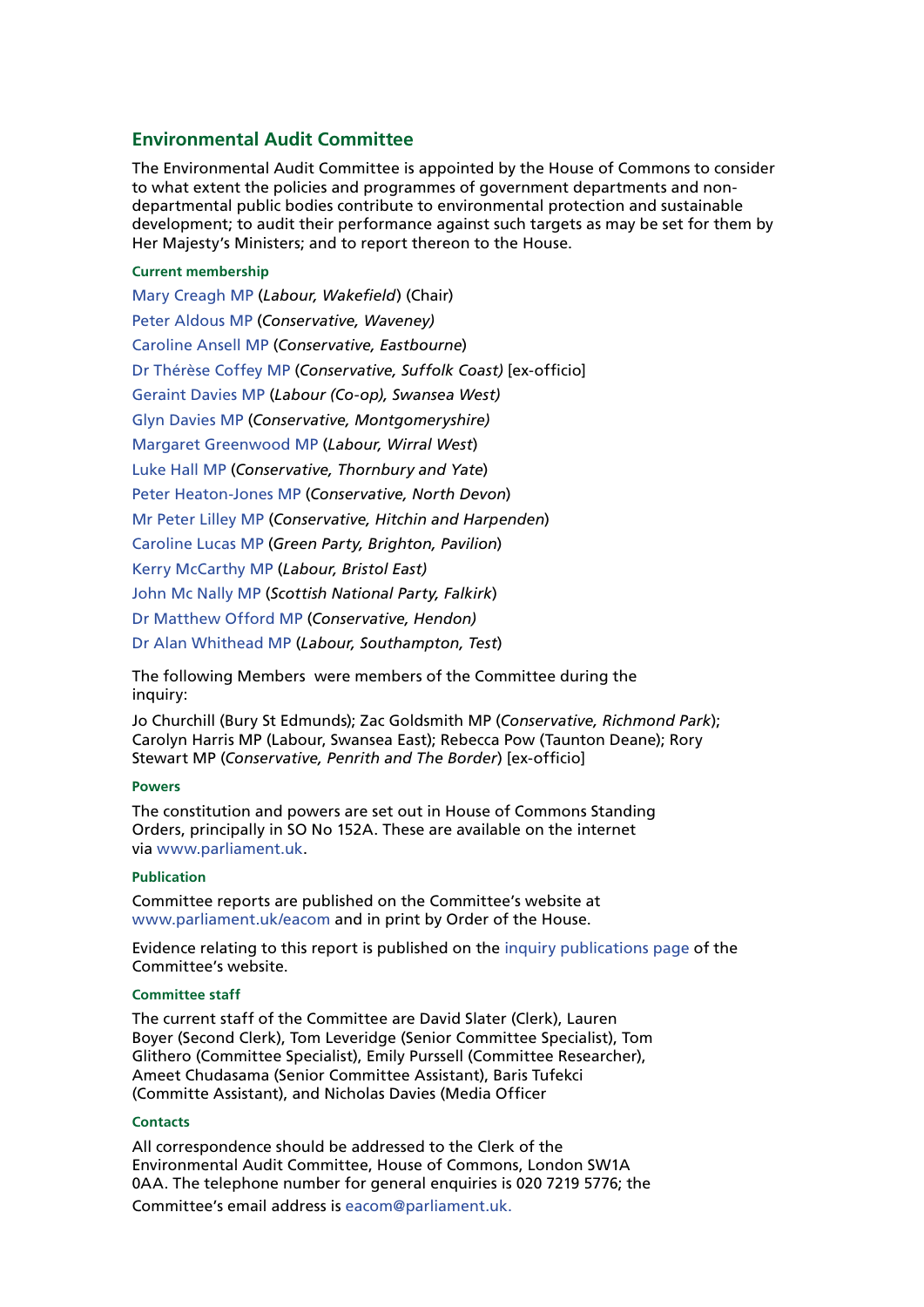# Fourth Special Report

The Environmental Audit Committee published its Third Report of Session 2016–17, *[Sustainability in the Department for Transport](http://www.publications.parliament.uk/pa/cm201617/cmselect/cmenvaud/184/18402.htm)* (HC 184), on 1 September 2016. The Government's response was received on 1 November 2016 and is appended to this report.

# Appendix: Government response

## **Introduction**

The Government welcomes this opportunity to respond to the Environmental Audit Committee's recommendations on sustainability in the Department for Transport.

## **Responses**

**Recommendation 1: The Department for Transport needs to spell out more clearly and in more detail its commitments, timetable and progress on sustainable transport. Its Single Departmental Plan (SDP) does not adequately communicate to the transport sector what outcomes the Department envisages from the commitments it has made; while its annual report has to date provided little indication of the DfT's progress in meeting existing commitments. This makes it difficult for the sector to plan and invest with certainty, and for Parliament and others to hold the Department to account for the work it has done. We recommend that the Department communicate to the sector more SMART - specific, measurable, achievable, realistic and time-related commitments on sustainable transport, through its SDP and the forthcoming carbon reduction plan, and ensure that its annual report sets out clearly its progress against those commitments.** (Paragraph 12)

**Response:** The Department for Transport's (DfT) online SDP provides an overview of its work to deliver the government's key commitments, including key indicators to track and communicate our progress with the delivery of sustainable travel and carbon reduction. The online SDP will be reviewed annually and commitments and indicators will be enhanced where appropriate.

The Departmental Annual Report and Accounts provide an opportunity to report on its most important performance measures and is required to comply with the mandatory sustainability reporting requirements set out in the HM Treasury's Financial Reporting Manual and detailed though annual Public Expenditure System (PES) guidance. The Department aims to continuously improve the information it publishes in its Annual Report so that it is clear and relevant to readers and will consider how sustainability reporting can be refined and improved as part of planning for the production of 2016-17 report.

We are also looking ahead to HMG's emissions reduction plan, which will set out how we will meet our carbon targets through the 2020s. Alongside other Departments, the DfT is currently undertaking a programme of analysis to support that process and to ensure we understand how transport can be more sustainable. From the resulting analysis we will develop a strategy and more specific policies to support them. This emissions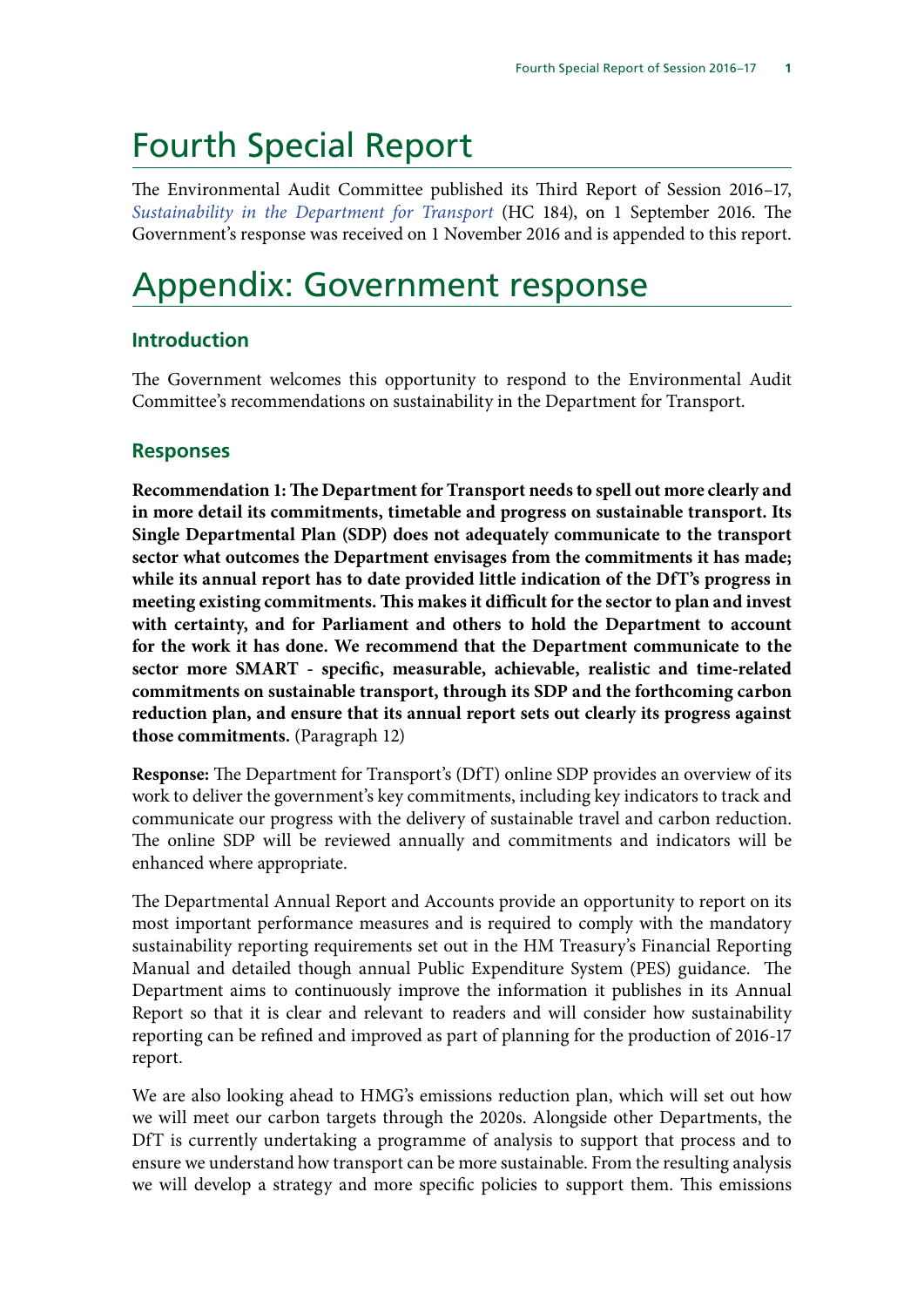reductions plan will set a clear direction for transport sustainability and enable the sector to make plans for the 2020s and 2030s. Once published, the emissions reduction plan will be reflected within the SDP as part of its annual update cycle.

**Recommendation 2: We are concerned that sustainability is falling down the Government's annual reporting agenda. Recent annual reports have failed to crossreference departmental progress against important metrics such as Sustainable Development Indicators; and, unless Departments already have a good understanding of sustainability, forthcoming changes to annual reports may mean it is overlooked and public information on sustainability being diminished. We recommend that all departmental annual reports across Government refer to progress on sustainability against identifiable SMART indicators.** (Paragraph 15)

**Response**: The Government introduced the Simplifying and Streamlining Accounts Project from 2015-16 with the intention of simplifying and streamlining the presentation of the statutory annual report and accounts produced by central government entities, to better meet the needs of users. The project encourages organisations to reflect on how sustainability is factored into corporate decision making and performance by integrating reporting throughout the annual report and accounts. In particular, to reflect how the economic, social and environmental impacts that are most material to the organisation relate to policy, procurement and operations.

To ensure continued transparency and consistency across central government for users of the accounts, mandatory reporting on certain environmental sustainability measures remain and these are fully consistent with the targets within the Greening Government Commitments. Organisations are required to report performance against these measures along with aims and plans to improve areas where targets are not being met. Central government organisations are also encouraged to include further voluntary reporting which go beyond the minimum requirements.

**Recommendation 3: The Department's projected market share for ultra-low emission vehicles of between 3% and 7%, with a mid-point of 5% by 2020 is too vague. It leaves the UK playing catch-up with the 9% market share that the Committee on Climate Change advises would keep the country on the lowest-cost path to its overall 2050 emissions reduction target, risking cost inefficiencies. We recommend that the Department identifies the figure it intends to work towards up to 2020 so the DfT can be held accountable for its progress.** (Paragraph 19)

**Response:** We appreciate the Committee's point; the Government has a clear goal that all new cars and vans should be zero emission vehicles by 2040. Sales growth remains on track and the UK was the largest market in the EU in Q2 of 2016. We expect that the interim projections set out in the 2011 Carbon Plan and *Driving the future today: a strategy for ultra-low emission vehicles in the UK (2013)* will be updated to reflect the latest analysis as part of the Government's forthcoming emissions reduction plan. The Office for Low Emission Vehicles regularly discusses Government plans with the Committee on Climate Change and other key stakeholders.

**Recommendation 4: The Department has yet to articulate how it will develop the ULEV market in the medium term. With the Department's central scenario forecasting a market share for ULEVs of 5% by 2020, we have no confidence that the UK will achieve**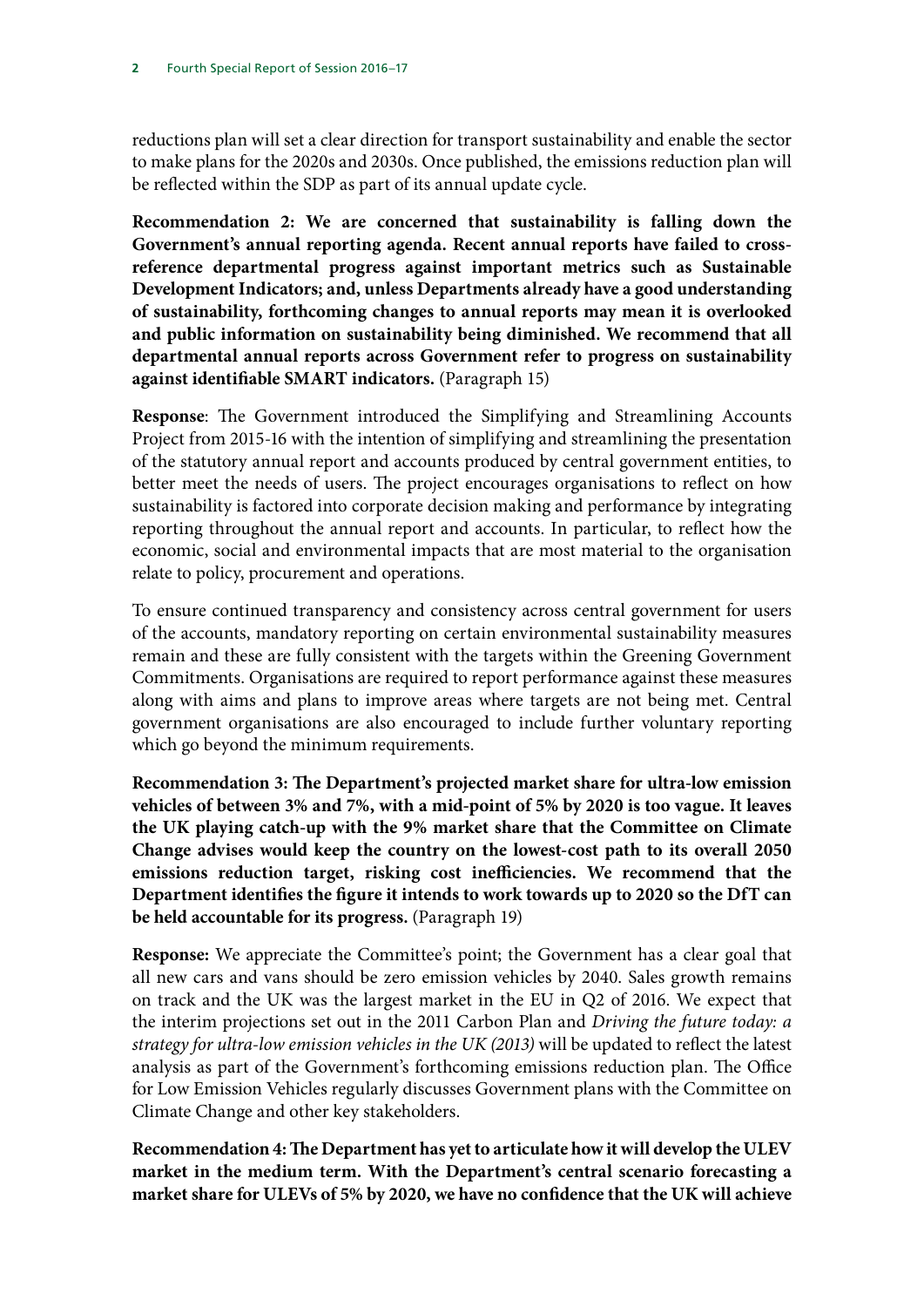**60% market share by 2030. This issue, important before the EU referendum, has been given added urgency in light of the result. Investors crave stability and certainty, and one way the Department can provide this is through policies that signal to industry its intention to incentivise ULEV uptake. We recommend the Government set out in its response to this report its assessment of the following proposals: changing light van licensing conditions to take into account the additional weight of a battery and/ or hydrogen tank to enable makers to produce such vehicles; supporting ULEV fleet procurement by underwriting risk or guaranteeing buy-back; helping workplaces invest in charging points; and introducing a national grant scheme for ULEV taxis beyond 2020 to reduce their price. It should also produce a timetable, setting out how and when it intends to incentivise further take-up of ULEVs and what targets its commitments are intended to meet.** (Paragraph 25)

**Response:** The UK's Office for Low Emission Vehicles (OLEV) is delivering one of the most comprehensive programmes of support for ULEVs in the world. £600m is being spent in this Parliament to provide consumer grants to reduce the cost of vehicles and charging infrastructure, public infrastructure schemes, and to support R&D in the UK. Significant further support for ULEVs is provided through the tax regime, and the *Go Ultra Low*  communications campaign works with leading vehicle manufacturers to improve public perceptions. OLEV's approach was set out in *Driving the future today: a strategy for ultra low emission vehicles in the UK (2013)*, and details of our next steps to 2020 and beyond will be included in the Government's forthcoming emissions reduction plan.

The Government is aware of the issue of light van licensing conditions and the heavier weight of ULEVs, and is considering the merits of reforms. We welcome the many fleets which are leading the transition to ULEVs and consider carefully all proposals for further support for the sector. We recognise that residual values are a significant factor in determining lease costs for vehicles. As the ULEV market grows, we are seeing more evidence about the value of used vehicles. We will keep the situation under review, but we expect residual values to rise without the need for further government intervention.

In October the Government announced a £35 million package to boost the uptake of ultralow emission vehicles and provide the necessary recharging infrastructure. The package included: a £20 million competition that will help councils roll out chargepoints for ultralow emission taxis; up to £10 million of funding for chargepoints outside workplaces and homes where there is no off-street parking; launch of a£3.75 million scheme to encourage uptake of zero emission motorcycles and scooters and; £2 million awarded to public and private sector organisations to deploy hydrogen fuel cell vehicles.

**Recommendation 5: Fiscal measures are also important, and they need to be joined up across Government. The Department and the Treasury must develop a clear policy that incentivises ULEV market development and maintains long-term revenue streams for the public finances. We recommend that the Government set out a timetable for communicating its fiscal proposals to increase uptake and maintain revenue to the Exchequer, including measures relating to company car tax and vehicle excise duty.**  (Paragraph 26)

**Response:** The Government welcomes the Committee's point, and agrees that fiscal measures are important in helping drivers transition to cleaner vehicles. Incentives for ULEVs are already available in motoring taxes such as Vehicle Excise Duty and Company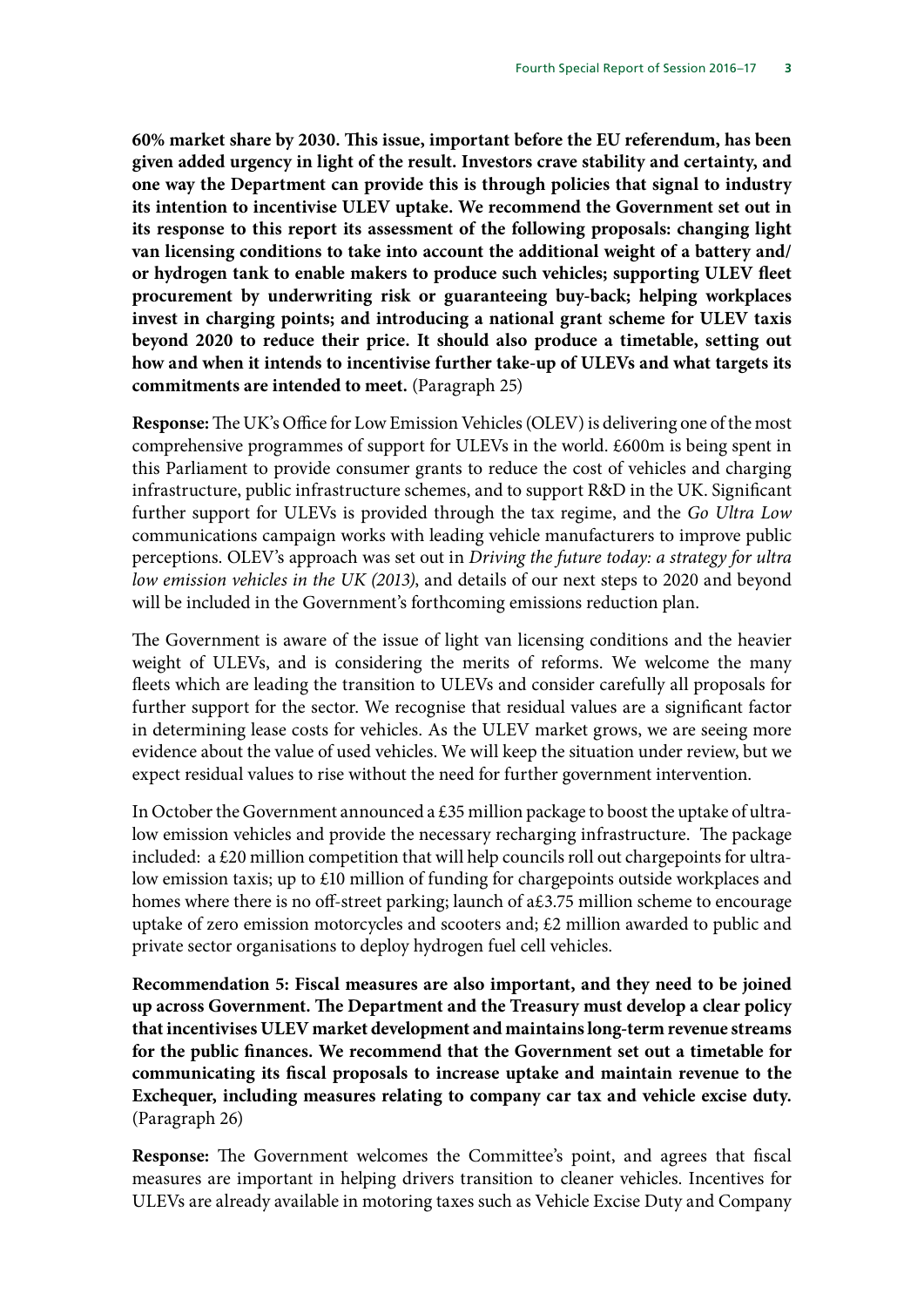Car Tax, and through fuel duty. The Government keeps all transport taxes under review and any discussions around the support for ULEVs are conducted in a joined up manner across Government. The Chancellor announces any changes at fiscal events, and rates are set several years in advance wherever possible.

**Recommendation 6: When the Department decides that an identifiable target is required, it is right to consider whether the sector itself might be able to devise an appropriate measure. But, as the experience with the rail sector and its carbon emissions reduction targets demonstrates, the Department could communicate its objectives in more detail and work more closely with industry to ensure that, when targets are set, they are well evidenced, well established and robust. We query not only the level the rail industry set, but the measure, given that a simple increase in rail passengers could lead to a reduction in emissions per passenger. We recommend that the updated rail sustainability strategy include new emissions reduction targets, and show how they have been arrived at and how progress against them will be measured.** (Paragraph 28)

**Response:** The Government will continue to work closely with the rail sector to ensure that any industry targets for Control Period 6 (2019 – 2024) are well evidenced and robust. This will build on the evidence based approach the industry used to develop carbon targets for Control Period 5 (2014 – 19). These targets reflected industry forecasts of passenger growth and government assumptions around the carbon performance of electricity generation as well as efficiency measures. In particular, we will continue to provide the industry with access to our environmental models that include information about the electrified network, the carbon intensity of electricity generation and the relative energy efficiency of different types of rolling stock.

The carbon performance of the rail network cannot be assessed effectively through a single measurement system. We would expect the industry to use a variety of metrics that measure the absolute carbon emissions associated with rail use but also measure the efficiency with which the rail industry is using its rolling stock assets. For example, measuring carbon per passenger km indicates how effectively train operators are filling their carriages whereas carbon per vehicle km indicates how rolling stock energy efficiency is improving.

**Recommendation 7: Committee on Climate Change advice on the lowest-cost pathway to the UK's 2050 emissions reduction target included an interim 2025 decarbonisation objective, which the transport sector is projected to miss by almost 50%. Transport is now the largest emitting sector; emissions have increased for the past two years running. We recommend the Department set out in the Government's forthcoming carbon reduction plan how it intends to deal with this shortfall in decarbonisation.**  (Paragraph 32)

**Response:** We are looking ahead to HMG's emissions reduction plan, setting out how we will meet our Carbon targets through the 2020s. The Government is committed to ensuring that the transport sector plays a full part in delivering the emissions reductions needed to meet the Climate Change Act (2008) target for an 80% reduction in greenhouse gas emissions by 2050 compared to 1990 levels. The Government has set the fifth carbon budget which limits emissions to an annual average reduction of 57% over 2028-2032 (from 1990 levels).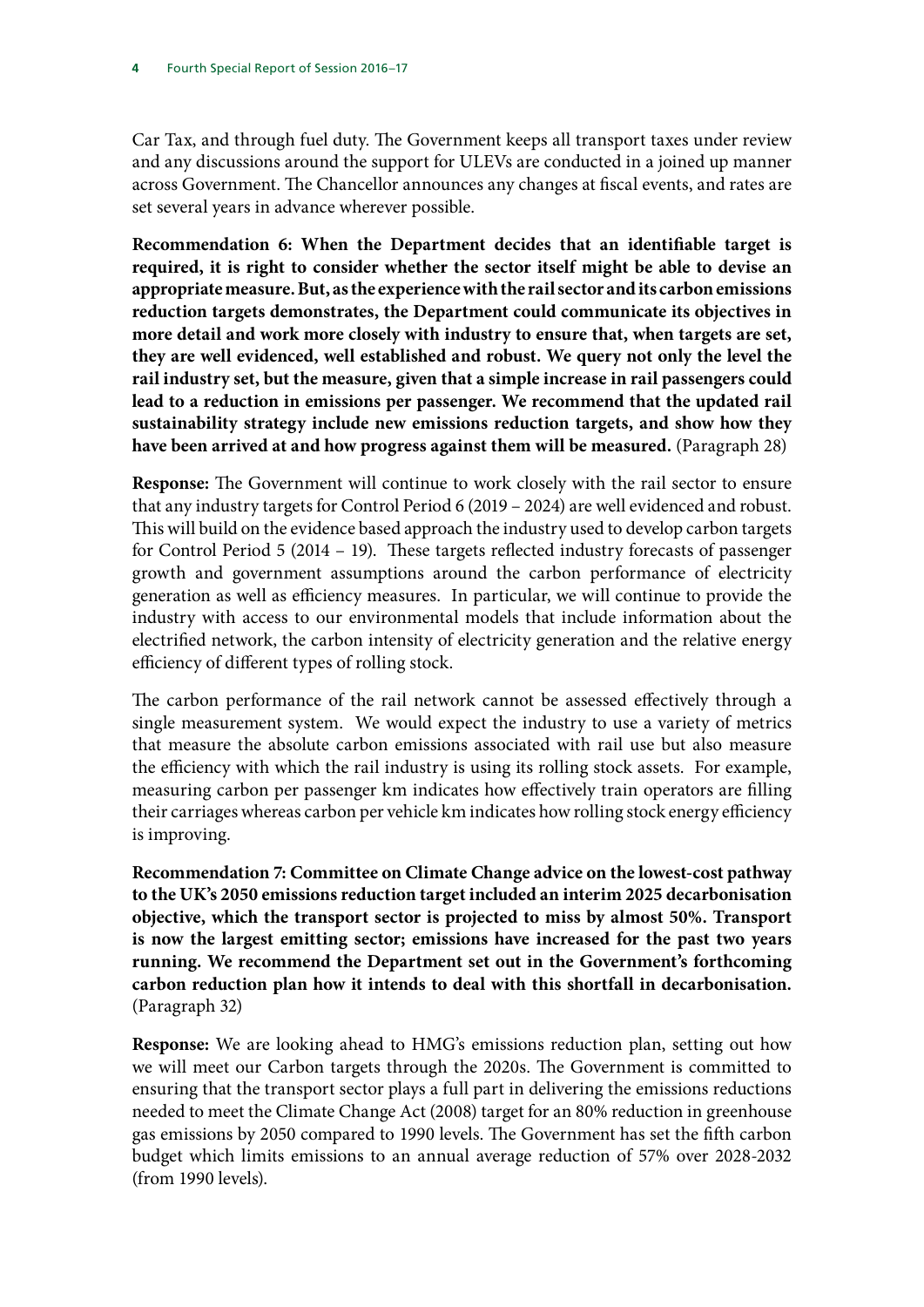All of Government is working together to develop the plan for decarbonising through the 2020s and to stay on track to meeting our 2050 target while keeping costs low for hard working families and businesses.

**Recommendation 8: The EU's 2020 renewable energy target, and the Department's difficulties so far in staying on course to meet the transport sub-target, show how short-term, measurable objectives can help decision makers and scrutineers to track progress and refine policies. Following the UK's vote to leave the EU, the sector will look to the Government for certainty about the future of these targets. We welcome the Department's work to meet recent concerns about transport's ability to meet its share. But time is running out. We recommend that the Government retain the overall renewable energy target in UK law, incorporate the transport sub-target into it, and set out how it intends to work with other Departments to meet this objective.**  (Paragraph 37)

**Response:** We note the committee's point, and would like to assure that the Government is committed to reducing emissions from transport. Targets to achieve carbon reduction are already enshrined in UK law, and we will set out how we will meet our carbon targets through the 2020s in the Government's forthcoming emissions reduction plan. We have been working with industry and others on proposals to increase the supply of sustainable biofuels under the Renewable Transport Fuel Obligation (RTFO) scheme in line with our UK carbon budget targets, and plan to consult on proposed changes to the RTFO shortly.

**Recommendation 9: The Department has an opportunity to act as an intermediary where transport issues intersect with the responsibilities of other Departments. Air quality is an important example, where the transport sector contributes significantly to air pollution but Defra is the policy lead and other Departments, such as Health, Communities and Local Government and the Treasury have their own stake in the issue. Stakeholders have welcomed the Department's recent work with the Department for Environment, Food and Rural Affairs on this issue and its positive approach in general. But such cross-cutting, cross-departmental activity should be standard when addressing complex, long-term issues.** (Paragraph 44)

**Response:** The Government agrees that cross-departmental working is important in delivering policy challenges. As well as the Joint Air Quality Unit, other examples of good inter-departmental working include the Office for Low Emission Vehicles and the Centre for Connected and Autonomous Vehicles.

Close joint working between departments was essential for production of the National Air Quality Plan for NO2, published in December 2015. The Joint Air Quality Unit was established between DfT and Defra in spring 2016 in order to strengthen this even further during the delivery phase, supported by a cross-Whitehall project board. The unit reports to junior ministers in both departments, with the Defra Secretary of State the Cabinet member responsible for air quality

R**ecommendation 10: This approach is all the more significant, now that the UK has voted to leave the EU, as its air quality targets emanate from EU directives. We recommend that, even after the UK leaves the European Union, DfT retain in UK law and continue to work towards the targets set out in the EU Ambient Air Quality Directive. We recommend also that it work with the Departments of Health, for**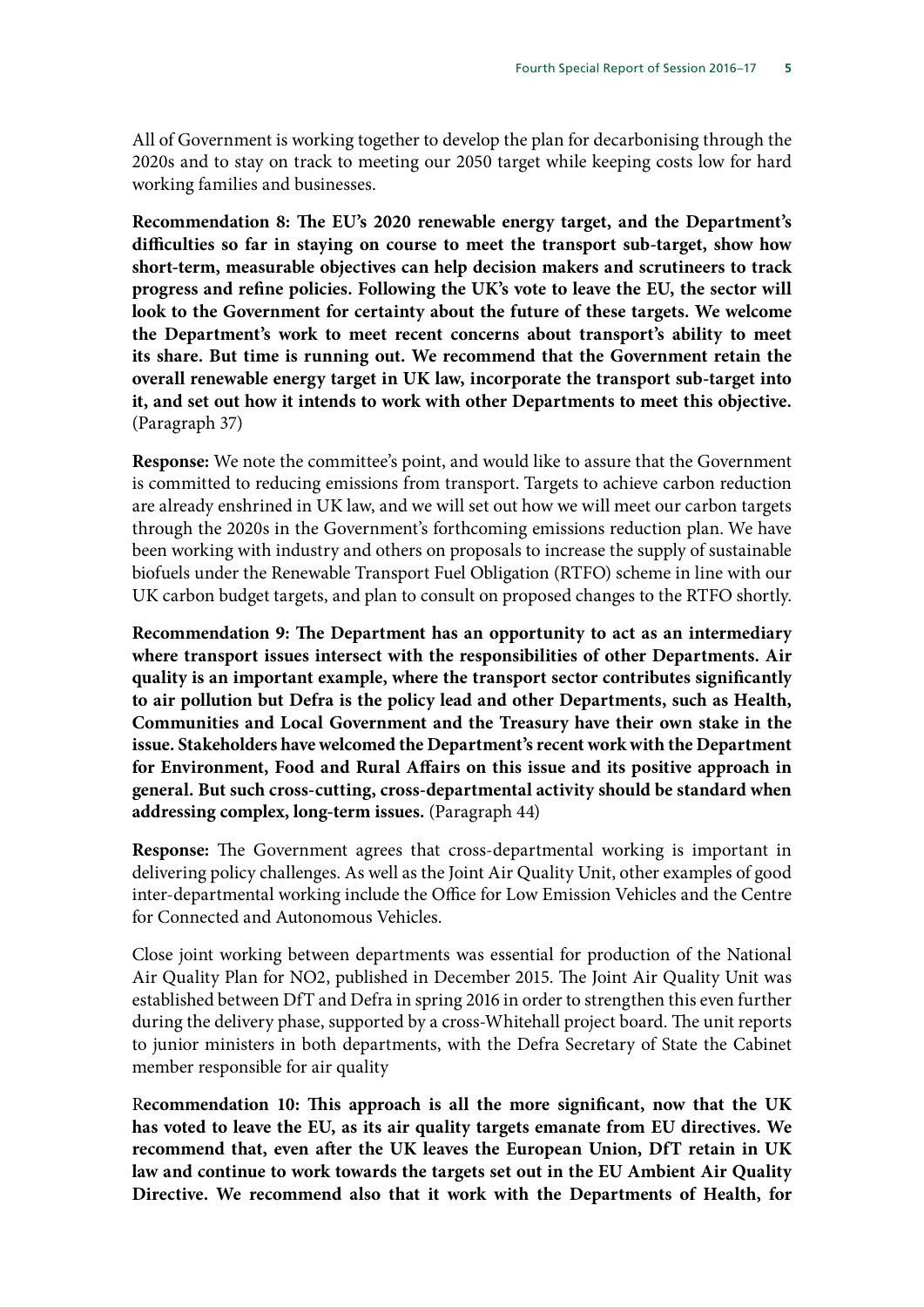**Communities and Local Government and for Environment, Food and Rural Affairs and, most importantly, with the Treasury to ensure that the price of air pollution is accurately reflected in Transport Analysis Guidance. Air quality needs to be given greater weight in transport appraisal, and devolved or dedicated funding, so that local authorities are able to target their sustainable transport measures on air quality in particular.** (Paragraph 45)

**Response:** The UK has a long commitment to improving the environment even before the EU – the Clean Air Act was introduced in 1956 and our strong commitment to environmental issues will continue after the UK leaves the EU.

The Department for Transport works closely with other Departments on how environmental impacts should be treated in appraisal including the impact on people's health, ensuring our methods are up to date and reflect the latest evidence.

**Recommendation 11: The VW emissions case and subsequent revelations that realworld driving emissions are much higher than those under lab conditions have called into question the accuracy of the existing COPERT emissions calculation model. If it has failed to calculate the full extent of emissions and, therefore, air pollution, it will render the national air quality plan out of date and in need of revision. We recommend that the Government, first, press the European Research for Mobile Emissions Sources to set out a timescale for concluding whether the model is accurate; and, secondly, set out when, following those conclusions, it intends to state whether the UK's air quality plan will require revision.** (Paragraph 51)

**Response:** The National Air Quality Plan published in December 2015 drew on the best evidence available at that time to set out a plan for achieving compliance with air quality requirements at the earliest possible date. That analysis recognised the issue of real-world driving emissions and the work to introduce the new Real Driving Emissions test - the key points of which were agreed between member states in October of that year. In May 2016, the government presented the findings from its April 2016 vehicle emissions testing programme at ERMES' plenary meeting to inform their updated emissions factors. The Government has regular dialogue with ERMES to understand the nature and timings of any updates to the factors. As we have made clear in the National Plan, the government will continue to consider new and emerging evidence in relation to air quality to ensure that it is taking the right approach to achieving compliance for the UK.

**Recommendation 12: The Government's response to the VW case also highlights the UK's close working with member states to develop EU-wide legislation regulating vehicle manufacturing and type approval. We regret that the UK may no longer be able to play such an active role in the development of such legislation.** (Paragraph 52)

R**ecommendation 13: We find it deeply disappointing that VW continues to lag behind the Department's preferred timescale for recalling vehicles that contain emissions test cheat devices. Although the economy and safety of VW vehicles with such devices are not at stake, the solutions required to ensure these vehicles are no longer capable of producing misleading emissions tests results are, nine months on, long overdue. VW owners in the UK have faced, and continue to face, uncertainty and delay while**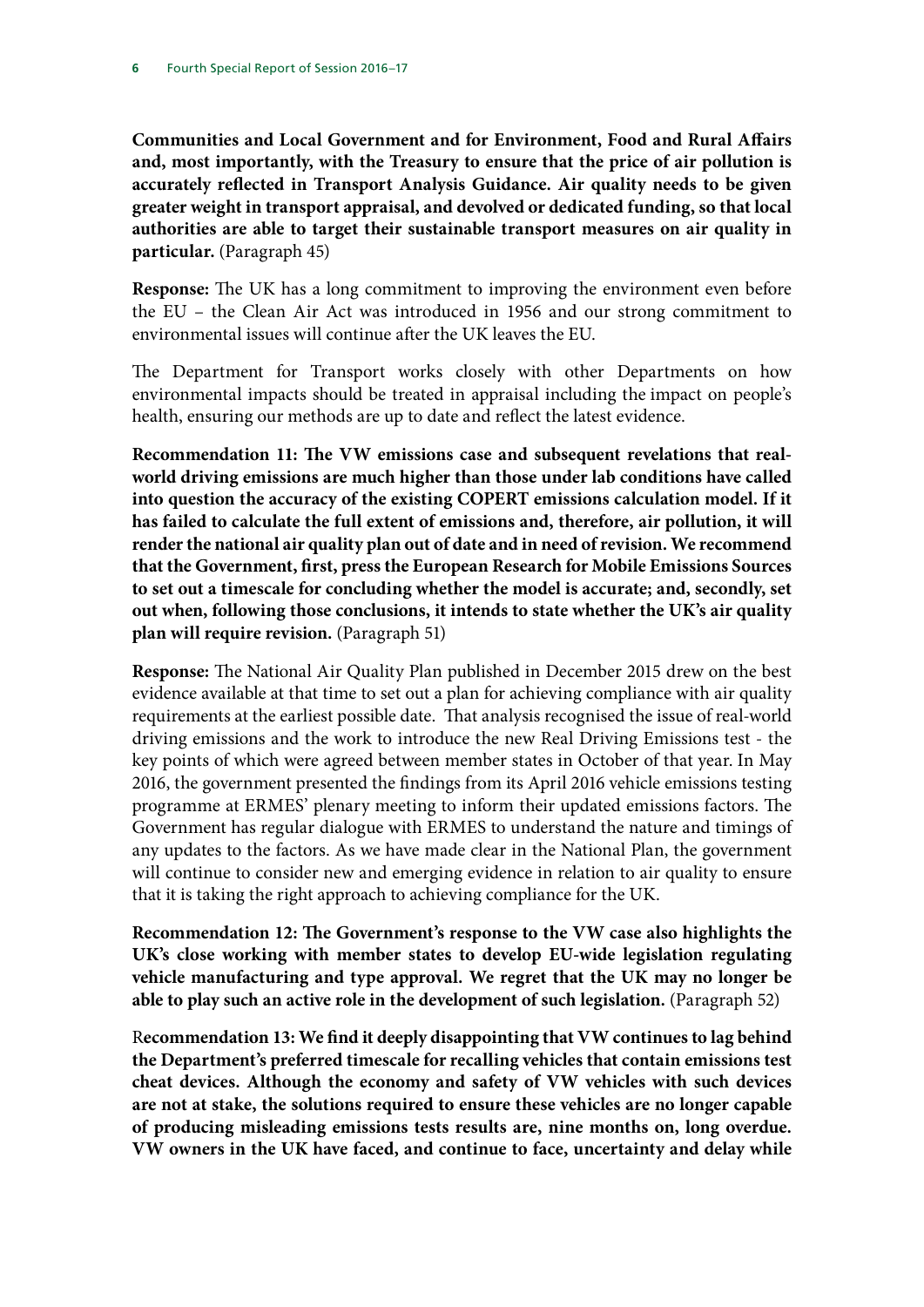**waiting for the cheat devices in their vehicles to be dealt with. This is unacceptable. We recommend that the Government set out a recall timeline it expects VW to keep to, and the action it will take if VW does not.** (Paragraph 55)

**Response:** The Government continues to press Volkswagen to implement the "fixes" on the affected vehicles as quickly as possible and recognises the frustration Volkswagen Group customers are experiencing waiting for their "fix" to be made available. European Type Approval Authorities' tests on the proposed technical solutions are ongoing. They are checking that they are suitable to be made available for customer's vehicles. When assessing whether the proposed technical solutions for Skoda vehicles are acceptable, the VCA is using standard regulatory tests to check that CO2 emissions are at least the same or better than before the "fix", maximum rated engine power and vehicle noise are within tolerance, and other vehicle emissions remain below the relevant Euro 5 limits.

The Department for Transport has monthly progress meetings with Volkswagen to ensure progress with implementing their fixes, and how they are helping vehicle owners to take up the technical measure. We have been clear that vehicle owners must not be out of pocket and that Volkswagen must meet the full costs of implementing the technical fixes, including any future costs if it is found that reliability or durability has been impaired.

**Recommendation 14: We are concerned that, some nine months on from the emergence of the VW story, the Competition and Markets Authority, the Serious Fraud Office and, most notably, the Secretary of State himself appear to have let down UK VW owners by letting slide the opportunity to investigate VW's behaviour and, potentially, to take legal action. One important aspect of this process is the Transport Secretary's ability to gather evidence. He can pursue this through the Vehicle Certification Agency. Therefore, reiterating the Transport Committee's call, we recommend that the VCA measure the exact contribution that VW's cheat device software made to meeting Euro 5 emissions standards, which might then facilitate investigations and court action in the UK and further afield.** (Paragraph 58)

**Response:** Following the announcement that Volkswagen had used software to manipulate its emissions results, the Government took swift action to assess the scale of the issue and to determine whether any other manufacturers had been involved in a similar practice to Volkswagen. This is why our resources, including those of the VCA, were initially focussed on undertaking the Vehicle Emissions Testing Programme.

The scandal emerged in late September 2015 and Criminal Counsel was instructed in January 2016. During these first few months, the Government was gathering evidence and information to provide to Counsel to optimise the quality and value of the advice. This includes the VCA's testing that identified the presence of the defeat device software. Counsel gave further advice in June in light of more recent events, including the publication of DfT's Vehicle Emissions Testing Report in April 2016. The Government does not intend to disclose the advice of Counsel at this stage due to the potential that it could prejudice ongoing investigations (both in this country and elsewhere) as well as ongoing discussions with Volkswagen regarding the remedial action it should be taking.

Prosecuting authorities from across Europe have met to discuss and coordinate their investigations. DfT officials have been part of those coordinating efforts and continue to monitor the progress of those investigations. This is a complex area as the wrongdoing by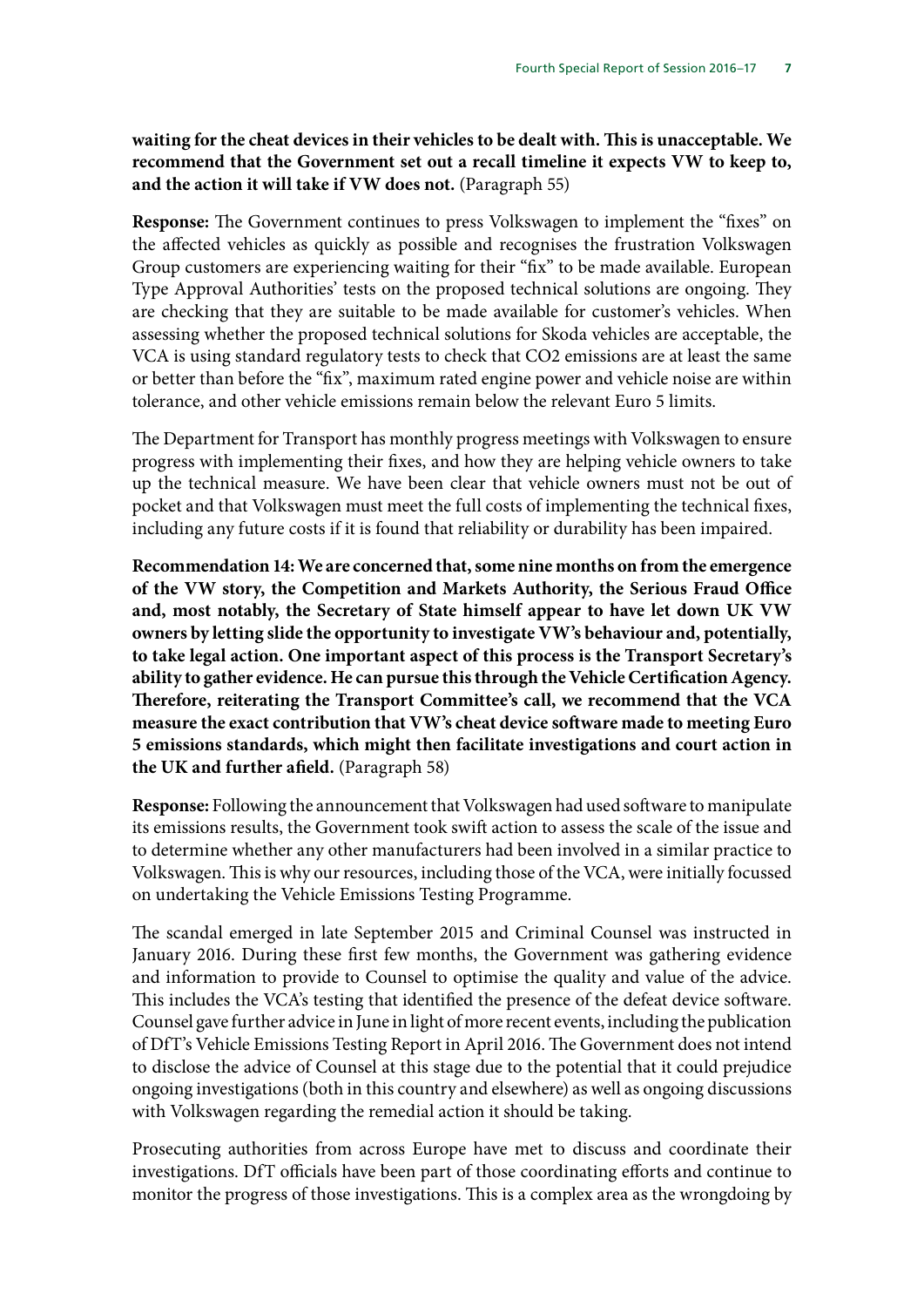the multinational Volkswagen Group is likely to have taken place in various jurisdictions. We understand that investigations in Germany (where the Volkswagen Group is based and the relevant engines were developed) require the review and assessment of vast amounts of material. The Government wants to ensure that the Volkswagen Group faces appropriate legal consequences for its manipulation of emissions tests and is continuing to consider how best to do this. We have not ruled out opening our own investigation.

The Competition and Markets Authority (CMA) has also been independently examining the matter under its consumer protection powers. Having carefully considered all of the issues, and following liaison with other relevant UK and international authorities, it has informed us that it will not be opening a formal investigation at this time. We understand that the CMA has taken into account a number of considerations, including the fact that new powers enabling it to secure compensation for consumers only came into effect on 1 October 2015, which is after the affected vehicles were sold. As regards a criminal investigation, we have been advised that an important consideration was that the alleged misconduct at the root of this issue appears to have taken place outside the UK, notably in Germany, and is the subject of a criminal investigation by the German authorities. In view of this, the CMA has had regard to the general presumption that a prosecution should take place in the jurisdiction where the majority of the more serious criminality occurred. The CMA has told us that they will continue to monitor developments. Should new information be brought to its attention, or if Volkswagen Group's future conduct leads to consumer detriment, it will re-assess the options available.

The Government shares the Committee's frustration that we are unaware of how Volkswagen's vehicles would have performed on the official laboratory test without the cheat device. However, it is not possible to simply remove the offending line of code in the vehicle emissions control software and re-test the vehicle to measure the difference. The approval authority does not have access to an original emissions controller that does not contain the cheat device so a direct comparison is not possible. The approval authority has been presented with a revised emission controller that has had the cheat device removed, however to ensure that the vehicles are in compliance, a number of aspects of the emissions control strategy have been revised which makes a direct comparison difficult.

The Government calls on the Volkswagen Group to ensure that their internal investigation provides a full and frank explanation of the impact of the cheat devices and the decisions taken around their use. This must be published in its entirety as quickly as possible.

## **Governance**

**Recommendation 15: The Department's positive approach to sustainability is demonstrated through its robust project appraisal system. If such decisions on the environmental impact of individual projects are made in isolation across multiple projects, however, they may lead to an aggregate impact that cannot be fully mitigated. The Department could do more to assess in detail the full cumulative impact across its transport projects, so that it can state definitively whether natural capital is being at least maintained. This has particular implications for assets such as ancient woodland, which cannot be easily or instantly offset through new planting. It might consider taking a similarly broader view of matters by looking for solutions to project issues outside individual transport sectors. We recommend that the Department put in**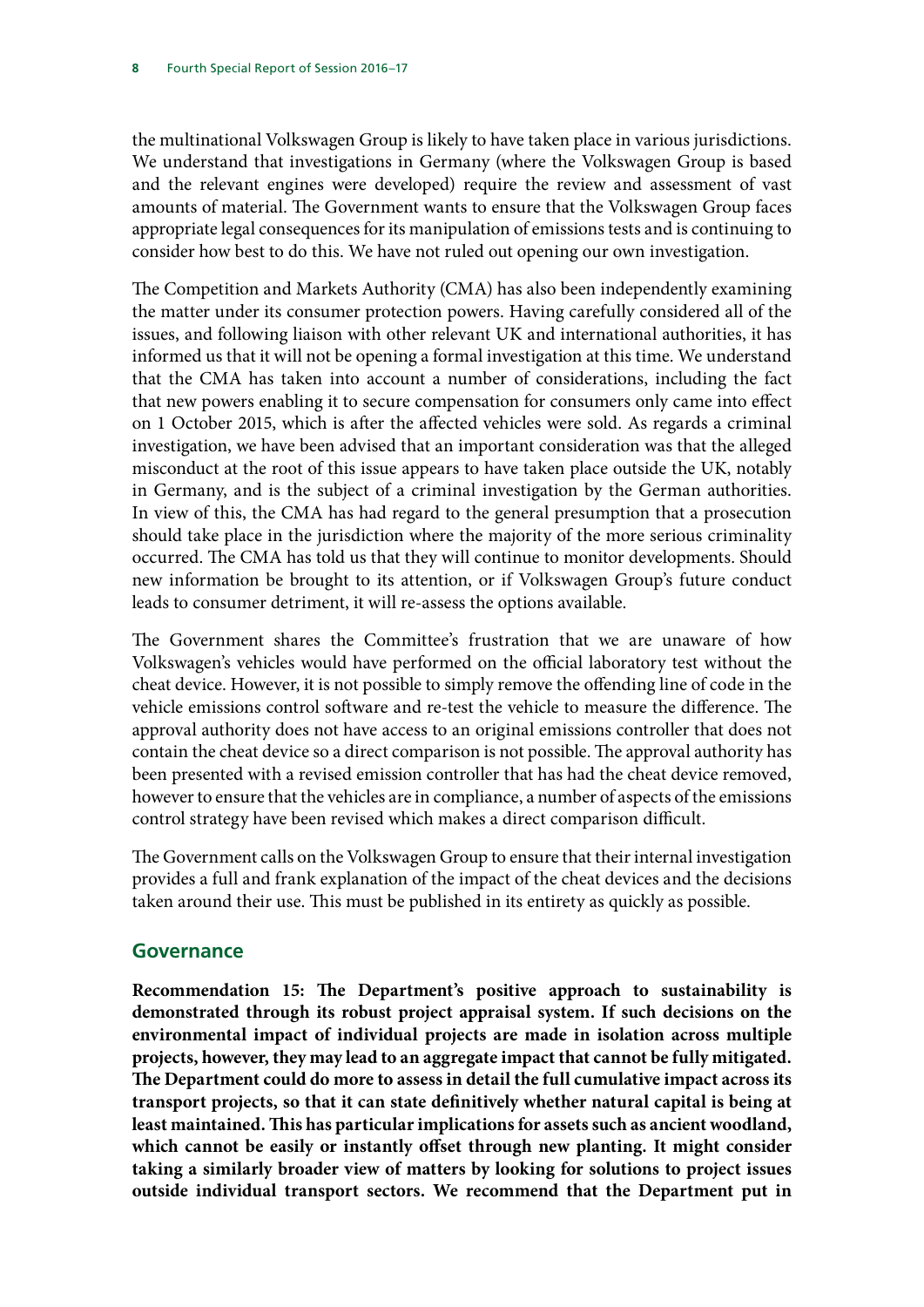**place a detailed cumulative impact assessment, including non-monetised impacts on biodiversity and landscape, of all its projects. We recommend also that the Department consider whether key environmental issues are considered sufficiently below board level, particularly when decisions about the environmental impact of a particular project are being considered.** (Paragraph 62)

**Response:** The Government takes the assessment of environmental impacts for transport infrastructure projects very seriously. Each of DfT's infrastructure projects are subject to extensive planning law and local or national planning bodies must be satisfied that sufficient steps have been taken to mitigate any potential impacts before construction is permitted. This includes consideration of impacts from other local developments where these might lead to greater cumulative impacts.

We believe that striving for environmental excellence on every project is the only appropriate way to handle a rolling programme of improvements to our transport infrastructure but remain mindful of the overall picture. In programmes like High Speed Rail and the Road Investment Strategy we have made long term commitments on biodiversity and other environmental factors which the delivery bodies responsible will need to show they have met.

Environmental issues are considered extensively both at board level and below within DfT and our delivery bodies. The Department has taken several steps to ensure environment is considered strategically, including giving a Director General specific responsibility for the environment and creating an environment strategy team to consider cross-cutting issues.

**Recommendation 16: We welcome the Department's good performance against the majority of the Greening Government Commitments, and we expect the Government to continue to report against these during this Parliament. Network Rail is a major landowner, with responsibility for almost 16,000km of track; its sustainability strategy is already well aligned with the GGCs; Highways England, a similar organisation, has to report against these commitments; and the Government envisages new "crossagency" goals to meet its greening commitments. We recommend that Network Rail be included in the list of departmental bodies that must report against the Greening Government Commitments.** (Paragraph 65)

**Response:** We are discussing with Network Rail and Defra whether Network Rail should be included within the scope of the Greening Government Commitments and the extent to which this would add value to Network Rail's existing environmental reporting obligations. We aim to make a decision on this by the end of 2016. Network Rail is already demonstrating progress in this area and is working to improve the robustness of their carbon baseline and data management processes, and in setting policy and strategy for systematic reduction of carbon emissions across its estate. Our overall aim will be to ensure that Network Rail is reporting publicly on the progress it is making in reducing the environmental impacts of its operations and in managing its estate responsibly.

**Recommendation 17: We welcome the Department's improved compliance with Government Buying Standards. We note, however, the sharp decline in food procurement performance over the past few years and will look out for its improvement when the 2015–16 figures are produced.** (Paragraph 68)